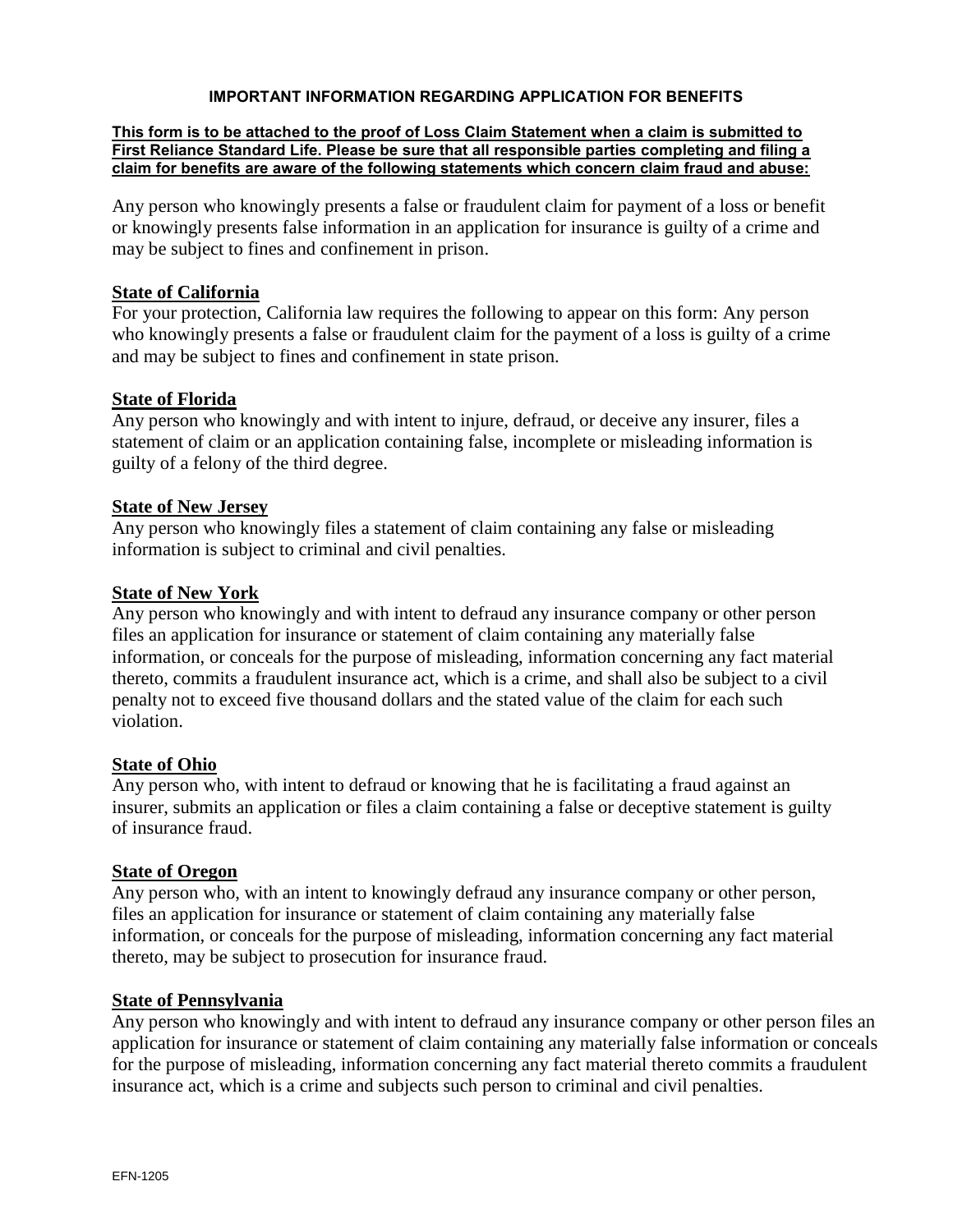# FIRST RELIANCE STANDARD

LIFE INSURANCE COMPANY

**Reset**

### **HOW TO FILE A CLAIM**

Please follow the instructions listed below to avoid unnecessary delays in processing your claim. This form must be fully completed for each disability claim. If the claim form is not fully completed, the processing of the claim may be delayed. **Employee** 1) Complete and sign Part I answering all questions; and

- 2) Complete and sign the AUTHORIZATION FOR USE IN OBTAINING INFORMATION form; and
	- 3) Have your medical provider complete and sign the MEDICAL PROVIDER STATEMENT (Part III).

**Employer** 1) Complete and sign Part II answering all questions.

When all sections of this form have been completed submit the claim to: **Reliance Standard Life Insurance Company**

#### **P.O. Box 7749 Philadelphia, PA 19101-7749 (800) 351-7500 or You May Fax to: (267) 256-3519**

|                                                                                                                                                                                                                                                                                                                                                                                                                                                                                                         |                                 |                           |                                                                |                              |                                                                                              |  |                                | 100 May Fax to: (207) 256-3519                                                                                                                                                                                                                                                         |                            |  |
|---------------------------------------------------------------------------------------------------------------------------------------------------------------------------------------------------------------------------------------------------------------------------------------------------------------------------------------------------------------------------------------------------------------------------------------------------------------------------------------------------------|---------------------------------|---------------------------|----------------------------------------------------------------|------------------------------|----------------------------------------------------------------------------------------------|--|--------------------------------|----------------------------------------------------------------------------------------------------------------------------------------------------------------------------------------------------------------------------------------------------------------------------------------|----------------------------|--|
| <b>PART I</b>                                                                                                                                                                                                                                                                                                                                                                                                                                                                                           |                                 |                           |                                                                |                              | FOR EMPLOYEE TO COMPLETE                                                                     |  |                                |                                                                                                                                                                                                                                                                                        |                            |  |
| Employee's Name                                                                                                                                                                                                                                                                                                                                                                                                                                                                                         | First<br>Middle Initial<br>Last |                           |                                                                | <b>Employee's Birth Date</b> |                                                                                              |  | Employee's Social Security No. | Sex<br>$\square$ Male<br>$\Box$ Female                                                                                                                                                                                                                                                 |                            |  |
| Employee's Address (Street, City, State, Zip)                                                                                                                                                                                                                                                                                                                                                                                                                                                           |                                 |                           |                                                                |                              |                                                                                              |  | <b>Employee's Occupation</b>   |                                                                                                                                                                                                                                                                                        |                            |  |
| Is this claim based $\Box$ Yes                                                                                                                                                                                                                                                                                                                                                                                                                                                                          |                                 |                           |                                                                |                              | Did injury occur at work? I~"Yes," for whom were you working?                                |  |                                |                                                                                                                                                                                                                                                                                        |                            |  |
| on an accident? $\Box$ No                                                                                                                                                                                                                                                                                                                                                                                                                                                                               |                                 | $\Box$ Yes<br><b>□</b> No |                                                                |                              |                                                                                              |  |                                |                                                                                                                                                                                                                                                                                        |                            |  |
| Last day worked                                                                                                                                                                                                                                                                                                                                                                                                                                                                                         |                                 |                           |                                                                | $\prod_{\text{No}}$          | Did you work a full day?<br>Date you were first unable to work<br>because of this disability |  |                                |                                                                                                                                                                                                                                                                                        |                            |  |
| Date of Accident                                                                                                                                                                                                                                                                                                                                                                                                                                                                                        |                                 | Time                      | $\square$ AM<br>$\Box$ PM                                      |                              | How and where did accident happen?                                                           |  |                                |                                                                                                                                                                                                                                                                                        |                            |  |
| Give name of last employer. If more than one employer during the last eight (8) weeks, name all employers.                                                                                                                                                                                                                                                                                                                                                                                              |                                 |                           |                                                                |                              |                                                                                              |  |                                |                                                                                                                                                                                                                                                                                        |                            |  |
|                                                                                                                                                                                                                                                                                                                                                                                                                                                                                                         | <b>EMPLOYERS</b>                |                           |                                                                |                              | <b>DATES OF</b><br><b>EMPLOYMENT</b>                                                         |  |                                | <b>AVERAGE WEEKLY WAGES</b><br>(Include Bonuses, Tips,<br>Commissions, Reasonable Value of<br>Board, Rent, etc.)                                                                                                                                                                       |                            |  |
| <b>BUSINESS NAME</b>                                                                                                                                                                                                                                                                                                                                                                                                                                                                                    | <b>BUSINESS ADDRESS</b>         |                           | TELEPHONE NO.                                                  |                              | <b>FROM</b>                                                                                  |  | <b>THROUGH</b>                 |                                                                                                                                                                                                                                                                                        |                            |  |
|                                                                                                                                                                                                                                                                                                                                                                                                                                                                                                         |                                 |                           |                                                                |                              | Day AY<br>Mo.                                                                                |  | Mo. Day Yr.                    |                                                                                                                                                                                                                                                                                        |                            |  |
|                                                                                                                                                                                                                                                                                                                                                                                                                                                                                                         |                                 |                           |                                                                |                              |                                                                                              |  |                                |                                                                                                                                                                                                                                                                                        |                            |  |
| Are you now receiving or eligible to receive<br>as a result of this disability:<br>Social Security<br>Worker's Compensation □ Yes □ No                                                                                                                                                                                                                                                                                                                                                                  | $\Box$ Yes $\Box$ No            |                           | <b>State Disability</b><br>No Fault Disability<br>Other $\_\_$ |                              | $\Box$ Yes $\Box$ No<br>$\Box$ Yes $\Box$ No<br>$\Box$ Yes<br>$\Box$ No                      |  |                                | If "Yes" give name and address of insurer, amount of<br>income, date benefits began and ended.                                                                                                                                                                                         |                            |  |
| began. DYes DNo<br>If "Yes", fill in the following: I have been paid by                                                                                                                                                                                                                                                                                                                                                                                                                                 |                                 |                           |                                                                |                              |                                                                                              |  |                                | I have received disability benefits for another period or periods of disability within the 52 weeks immediately before my present disability                                                                                                                                           |                            |  |
|                                                                                                                                                                                                                                                                                                                                                                                                                                                                                                         |                                 |                           |                                                                |                              |                                                                                              |  |                                | To Date The Date To Date Date Date                                                                                                                                                                                                                                                     |                            |  |
| Name and Address of Medical Provider                                                                                                                                                                                                                                                                                                                                                                                                                                                                    |                                 |                           | Date you returned to work                                      |                              |                                                                                              |  |                                | Are you now receiving Unemployment<br>Compensation benefits?                                                                                                                                                                                                                           | $\Box$ Yes<br>$\square$ No |  |
| Any person who knowingly and with intent to defraud any insurance company or other person files an application for insurance or<br>statement of claim containing any materially false information, or conceals for the purpose of misleading, information concerning any<br>fact material thereto, commits a fraudulent insurance act, which is a crime, and shall also be subject to a civil penalty not to exceed<br>five thousand dollars and the stated value of the claim for each such violation. |                                 |                           |                                                                |                              |                                                                                              |  |                                |                                                                                                                                                                                                                                                                                        |                            |  |
| <b>Employee's Signature</b>                                                                                                                                                                                                                                                                                                                                                                                                                                                                             |                                 |                           |                                                                | <b>Telephone Number</b>      |                                                                                              |  | Date                           |                                                                                                                                                                                                                                                                                        |                            |  |
| IF YOU HAVE ANY QUESTIONS ABOUT CLAIMING DISABILITY<br>BENEFITS, CONTACT THE NEAREST OFFICE OF THE NYS WORKERS'<br>COMPENSATION BOARD, OR WRITE TO: WORKERS' COMPENSATION<br>BOARD, DISABILITY BENEFITS BUREAU, 100 BROADWAY-MENANDS,<br>ALBANY, NY 12241-0005                                                                                                                                                                                                                                          |                                 |                           |                                                                |                              |                                                                                              |  |                                | SI TIENE DUDAD REPLACIONADAS CON LA RECLAMACION DE<br>BENEFICIOS POR INCAPACIDAD, COMUNIQUESE CON LA OFICINA<br>MAS CERCANA DE LA JUNTA DE COMPENSACION OBRERA DE<br>NUEVA YORK O ESCRIBA A: WORKERS' COMPENSATION BOARD,<br>DISABILITY BENEFITS BUREAU, 100 BROADWAY-MENANDS, ALBANY. |                            |  |

NY 12241-0005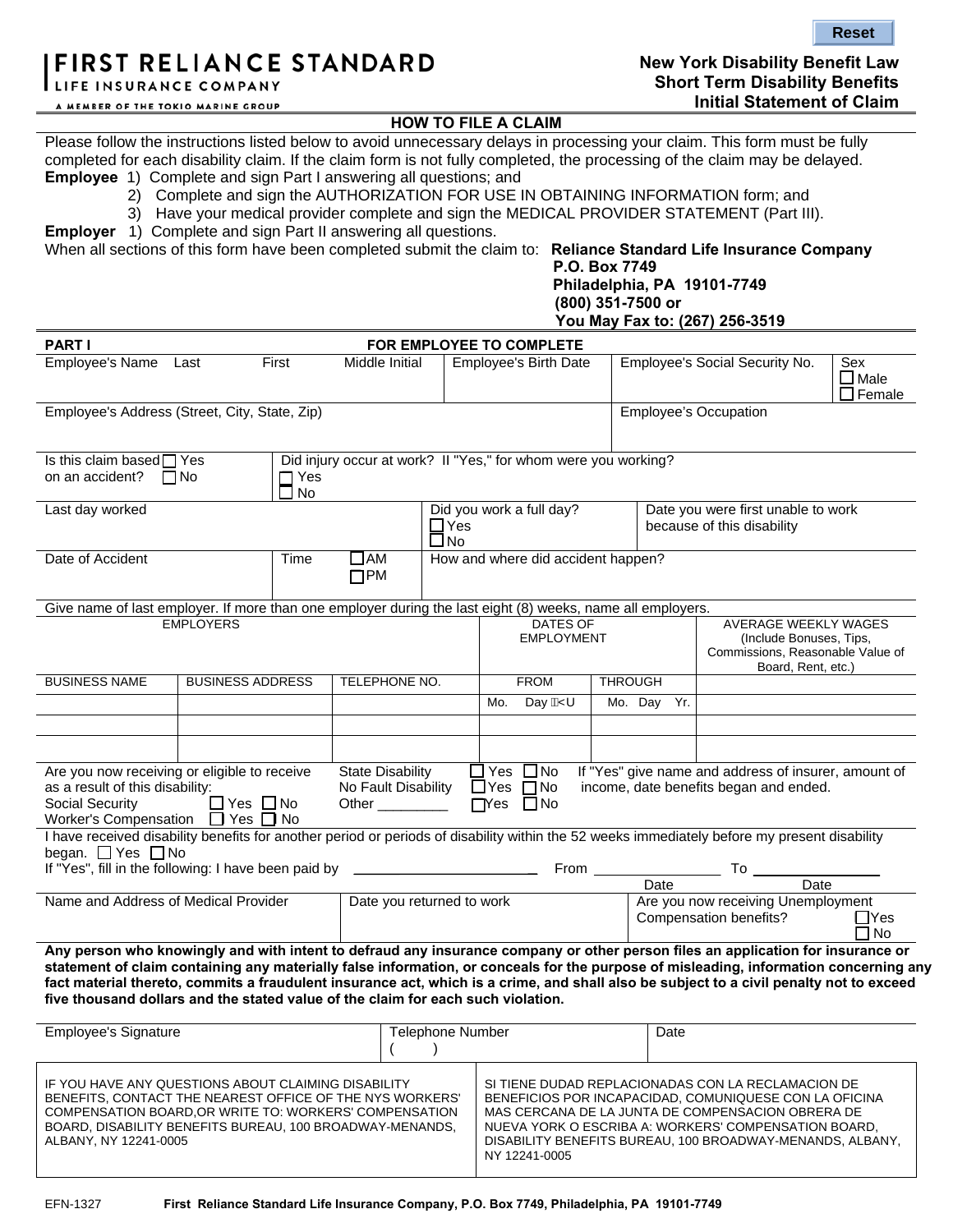## **AUTHORIZATION FOR USE IN OBTAINING INFORMATION**

| NAME OF INSURED:                                                |
|-----------------------------------------------------------------|
| INSURED'S DATE OF BIRTH:                                        |
| POLICYHOLDER: The Research Foundation for the State of New York |

To all physicians and other health care professionals, hospitals, other health care institutions, insurers, medical, hospital and prepaid health plans, pharmacies, pharmacy benefit managers, employers, group policyholders, contract holders, governmental agencies (including but not limited to the Internal Revenue Service and the Social Security Administration), private and/or public benefit plan administrators, and/or attorney representatives, including but not limited to covered entities and business associates under the Health Insurance Portability and Accountability Act of 1996 ("HIPAA") and the accompanying regulations:

You are authorized to provide First Reliance Standard Life Insurance Company and/or its authorized administrators, including but not limited to Matrix Absence Management, with information concerning medical care, advice, and/or treatment provided to me, the above named Insured, and/or any employment, salary, tax and/or benefit-related information concerning me, the above named Insured. I understand that the disclosure of information may include disclosure of protected health information under HIPAA and the accompanying regulations, information regarding treatment for mental illness, the human immunodeficiency virus (HIV) and/or the use of drugs and alcohol. I also understand that information used or disclosed pursuant to this authorization may be subject to redisclosure by the recipient and will no longer be subject to protection under HIPAA and the accompanying regulations. A statement of First Reliance Standard Life Insurance Company's privacy policy is available at www.rsli.com or upon request.

I understand that any such information will be used for the purpose of evaluating my claim for benefits. Upon request, I understand that I am entitled to receive a copy of this Authorization. This Authorization is valid from the date signed for the duration of the claim but not longer than 24 months, and may be revoked by me at any time upon written request to the address below. A reproduction of this Authorization shall be considered as valid as the original.

Date **Insured's Signature (If the Insured is unable to sign, an authorized person may sign.)**

\_\_\_\_\_\_\_\_\_\_\_\_\_\_\_\_\_\_\_\_\_\_\_\_\_ \_\_\_\_\_\_\_\_\_\_\_\_\_\_\_\_\_\_\_\_\_\_\_\_\_\_\_\_\_\_\_

\_\_\_\_\_\_\_\_\_\_\_\_\_\_\_\_\_\_\_\_\_\_\_\_\_\_\_\_\_\_\_\_\_\_\_\_\_\_\_\_\_\_\_\_\_\_\_\_\_\_\_\_\_\_\_\_\_\_\_\_\_\_\_\_

Date **Date Authorized Person's Signature** Description of Authorized Person's authority to sign on behalf of Insured:

\_\_\_\_\_\_\_\_\_\_\_\_\_\_\_\_\_\_\_\_\_\_\_\_\_\_ \_\_\_\_\_\_\_\_\_\_\_\_\_\_\_\_\_\_\_\_\_\_\_\_\_\_\_\_\_\_\_\_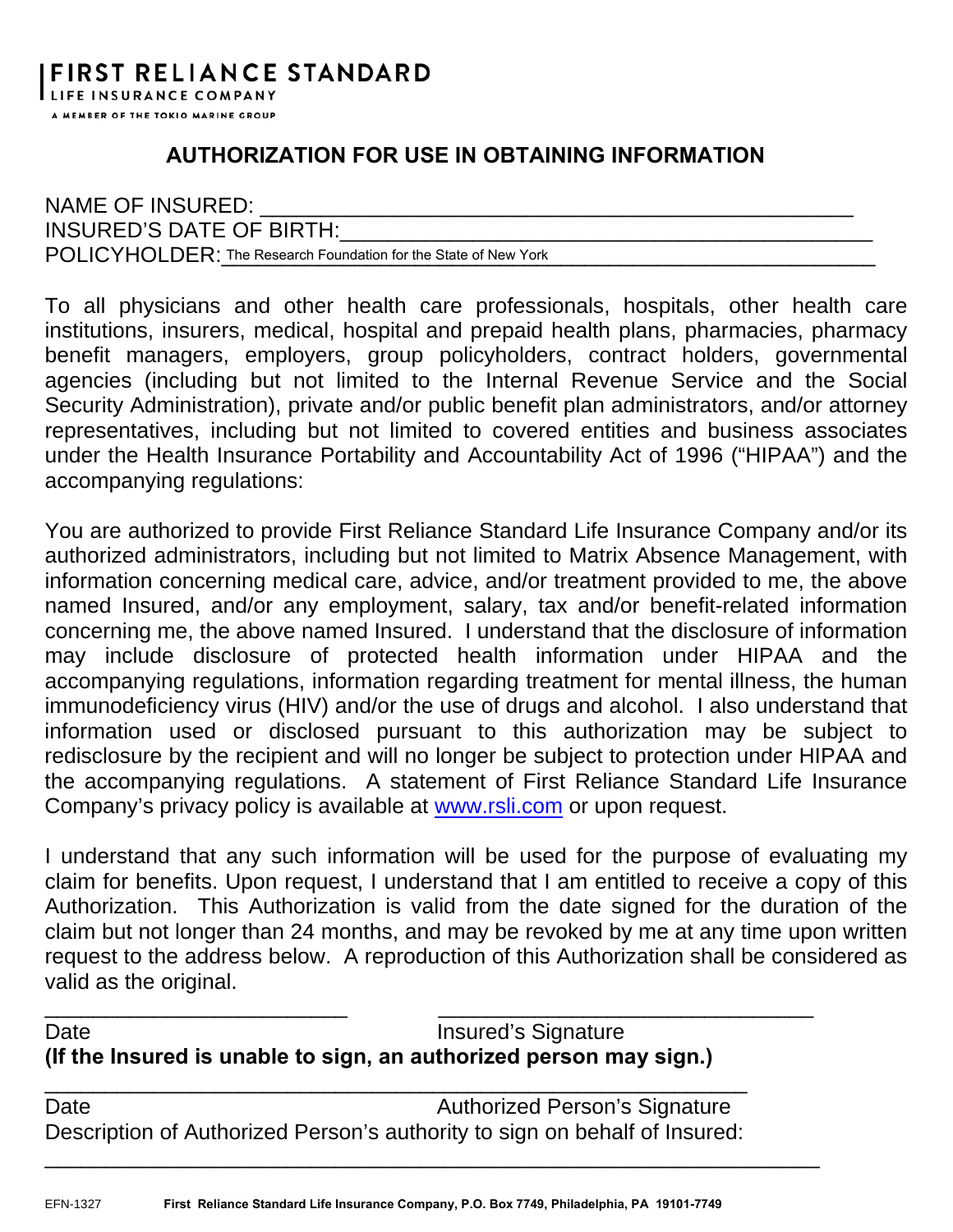| <b>PART II</b>                                                |  |                                    |                     | <b>FOR EMPLOYER TO COMPLETE</b>            |                           |  |                             |  |
|---------------------------------------------------------------|--|------------------------------------|---------------------|--------------------------------------------|---------------------------|--|-----------------------------|--|
| Employee's Name                                               |  |                                    | Social Security No. |                                            | STD Policy No. VPS 326825 |  |                             |  |
|                                                               |  |                                    |                     |                                            | DBL Policy No. DBL 252038 |  |                             |  |
| Job Title<br><b>Insurance Class</b>                           |  | Hire Date                          |                     | Date Enrollment Card Signed                |                           |  | Effective Date of Insurance |  |
|                                                               |  |                                    |                     |                                            |                           |  |                             |  |
| Date Retired (If Applicable)<br>Date Laid Off (If Applicable) |  |                                    |                     | <b>Weekly Earnings</b><br>Date Last Worked |                           |  | Date Returned to Work       |  |
|                                                               |  |                                    |                     |                                            |                           |  |                             |  |
| Is Employee receiving sick leave<br>Date Began<br>$\Box$ Yes  |  |                                    | Dated Ended         |                                            |                           |  | Reason For Stopping Work    |  |
| benefits from present employer?                               |  |                                    |                     |                                            |                           |  |                             |  |
| Is Disability Due □ Yes If yes, explain                       |  | <b>Brief Description of Duties</b> |                     |                                            |                           |  |                             |  |
| To Employment? $\Box$ No                                      |  |                                    |                     |                                            |                           |  |                             |  |

| Date Employee wages ceased.                       |                           |
|---------------------------------------------------|---------------------------|
| Date Employee returned to work.                   |                           |
| Has Employment terminated?                        | No<br>Yes                 |
| If so, date of termination.                       |                           |
| Was Employee laid off or was layoff contemplated  |                           |
| prior to disability?                              |                           |
| If so, give day of layoff.                        |                           |
| Are wages geing continued during disability?      | No<br>Yes                 |
| If so, does your Employer request reimbursement.  | No<br>Yes                 |
| Was Employee on the job when disability occurred? | INo<br>Yes                |
| Has claim been filed for Workmen's Compensation   | lNo<br>Yes                |
| If yes, WC carrier name and address               |                           |
|                                                   |                           |
|                                                   |                           |
| Is Employee member of a union that provides       | <b>INo</b><br><b>IYes</b> |
| payment of weekly cash benefits?                  |                           |
| If yes, give name and address of union.           |                           |
|                                                   |                           |

Is this claimant a N.Y. employee?  $\Box$  Yes  $\Box$  No  $\Box$  Full Time  $\Box$  Part Time Normal work week (check boxes to show usual days worked)

|                | S   | M                                          | $\top$ | W | TH     | F | S            |  |
|----------------|-----|--------------------------------------------|--------|---|--------|---|--------------|--|
|                |     | Gross Earnings 8 weeks prior to disability |        |   |        |   |              |  |
| Week Ending    |     | No. Days                                   |        |   |        |   |              |  |
|                | Mo. | Day                                        | Yr.    |   | Worked |   | Gross Amount |  |
| ø              |     |                                            |        |   |        |   |              |  |
| $\overline{2}$ |     |                                            |        |   |        |   |              |  |
| 3              |     |                                            |        |   |        |   |              |  |
| 4              |     |                                            |        |   |        |   |              |  |
| 5              |     |                                            |        |   |        |   |              |  |
| 6              |     |                                            |        |   |        |   |              |  |
| $\overline{7}$ |     |                                            |        |   |        |   |              |  |
| 8              |     |                                            |        |   |        |   |              |  |

Contribution % paid by Employee – pre or post tax. Contribution % paid by Employee

| Employer Name & Address Binghamton University (Location #20) |                  | Employer's Telephone Number |  |                              |  |
|--------------------------------------------------------------|------------------|-----------------------------|--|------------------------------|--|
| 85 Murray Hill Road                                          |                  |                             |  |                              |  |
|                                                              | Vestal, NY 13850 |                             |  |                              |  |
| <b>Authorized Signature</b>                                  | Date             | Title                       |  | Fax Number and Email Address |  |
|                                                              |                  |                             |  |                              |  |
|                                                              |                  |                             |  |                              |  |